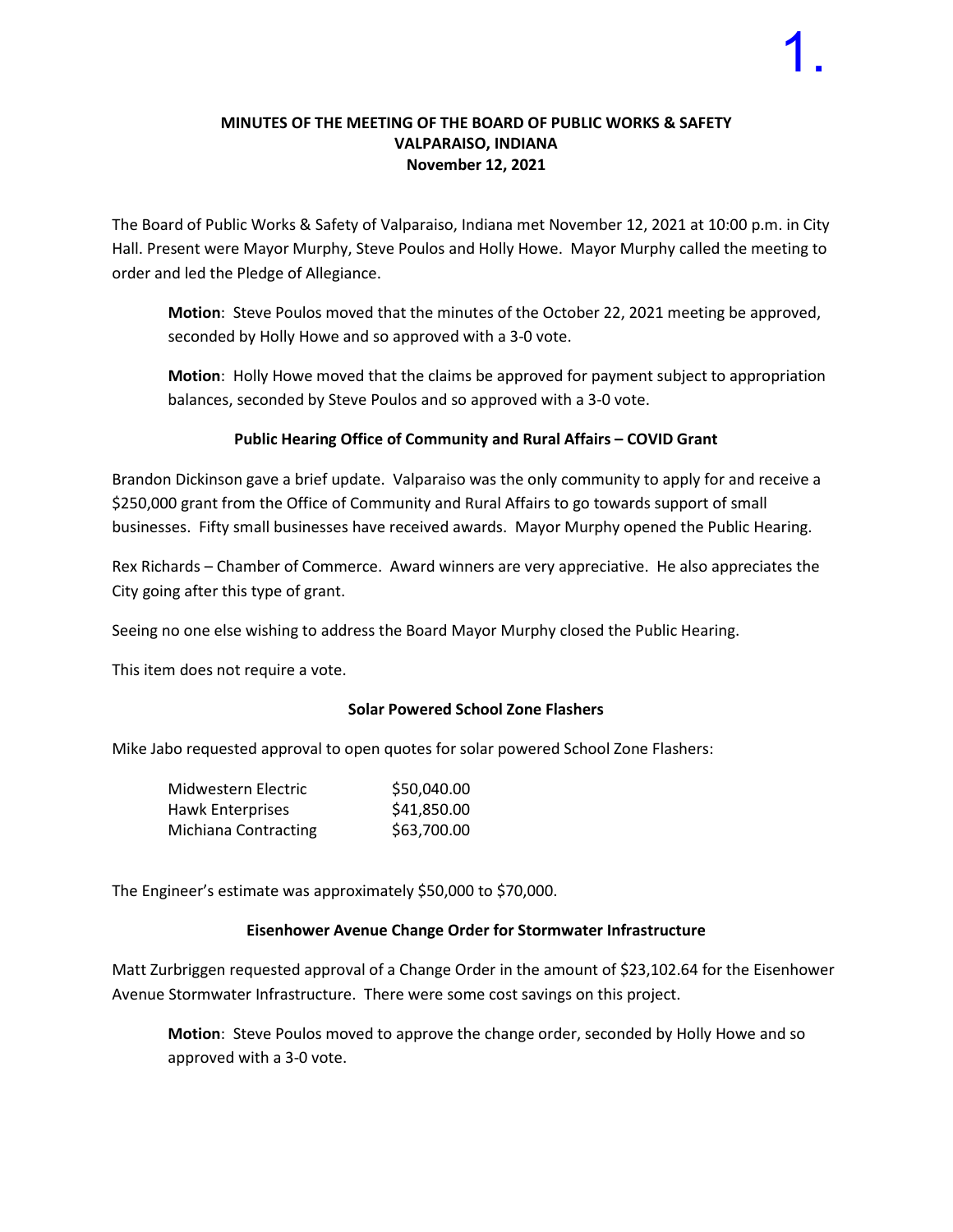## **Lannert Group Professional Services Agreement Keystone Subdivision, Vale Park Road Pathway**

The City is preparing contract documents for the construction of a pathway on Vale Park Road between Froberg Road and Campbell Street, excluding the existing pathway through the Brooks development. It is the recommendation of the Engineering Department that the Board of Works approve and accept the professional services agreement presented by Lannert Group on an hourly basis for a not-to-exceed amount of \$9,250.00.

**Motion**: Holly Howe moved to approve the professional services agreement with Lannert Group, seconded by Steve Poulos and so approved with a 3-0 vote.

# **Quality Inn Hotel Demolition – Change Order No. 1**

Before demolition of the hotel, a dumpster pen and other fixtures had been maintained by the adjacent property owner in the northeast corner of their property. G.E. Marshall has requested a Change Order for the demolition of the dumpster pen and removal of all trash left in the pen. The Change Order would increase the project cost by \$3,875.00 revising the not-to-exceed maximum price from \$190,885,00 to \$194,760.00. It is the recommendation of the Engineering Department that the Board of Works accept the Change Order No. 1.

**Motion**: Steve Poulos moved to approve Change Order No. 1 for the Quality Inn Hotel Demolition, seconded by Holly Howe and so approved with a 3-0 vote.

# **Comcast Cable Installation – Ransom Road and Naples Dr**

Mike Jabo requested approval of the Site Work Applications of Comcast. This is for Ransom Road and Naples Drive. It is the recommendation of the Engineering Department that the Site Work Application be approved.

**Motion:** Holly Howe moved to approve the Site Work Applications of Comcast, seconded by Steve Poulos and so approved with a 3-0 vote.

# **Silhavy Road Improvements – Supplemental Agreement No. 5**

Mike Jabo requested approval of Supplemental Agreement No. 5. He presented a list of items that will require additional effort by DLZ as presented in Supplemental Agreement No. 5. It is the recommendation of the Engineering Department that the Board of Works approve and accept Supplemental Agreement No. 5 for professional services presented by DLZ for a revised not-to-exceed amount of \$674,525.00 an increase of \$15,000.

**Motion**: Holly Howe moved to approve Supplemental Agreement No. 5, seconded by Steve Poulos and so approved with a 3-0 vote.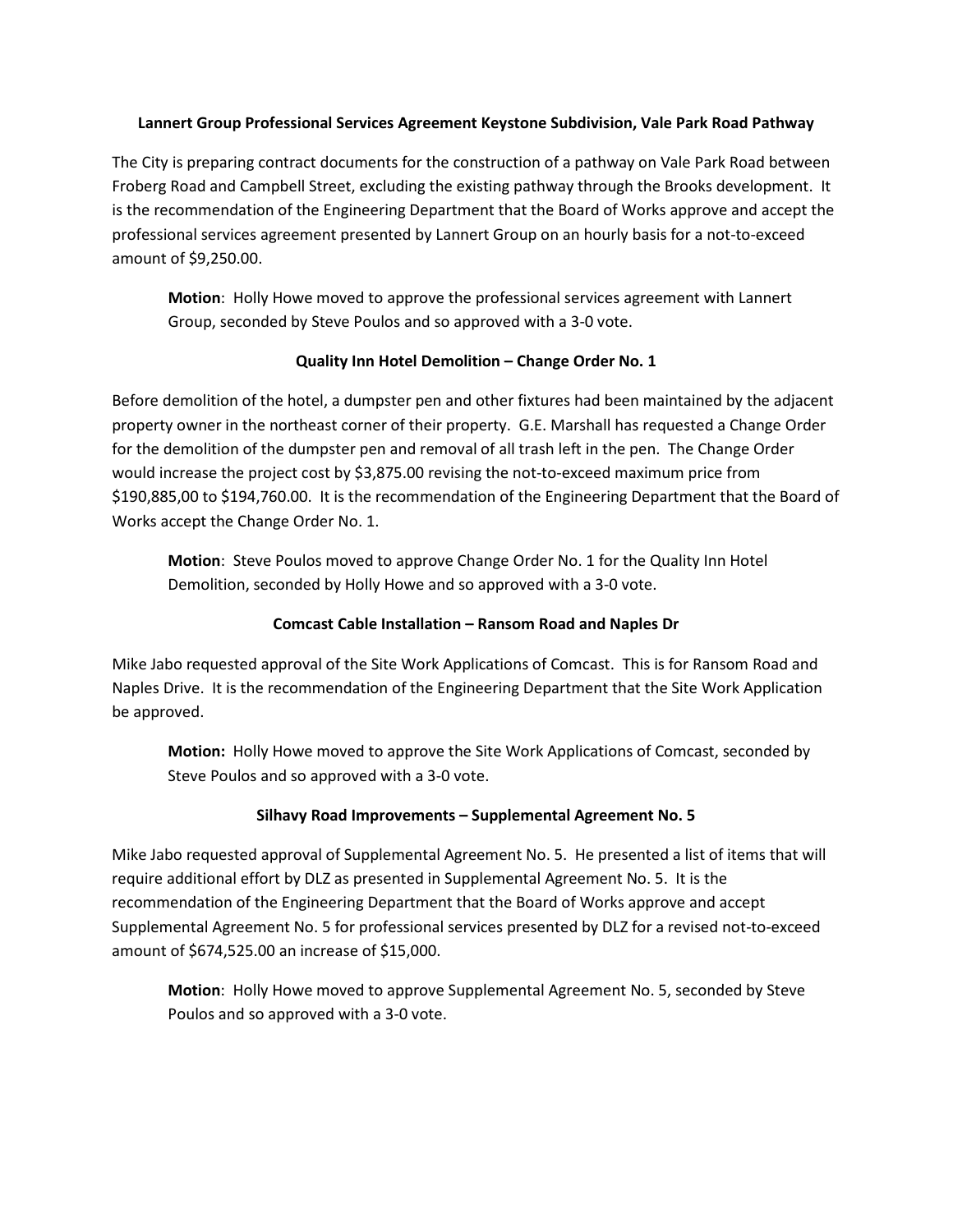## **Traffic and Safety Recommendations**

Mike Jabo presented a review of the intersection of SR 130 at Froberg Road. The Traffic and Safety Committee feels this review supports the installation of a traffic light at this intersection.

**Motion**: Holly Howe moved to approve the installation of a traffic signal at the intersection of SR 130 and Froberg Road, seconded by Steve Poulos and so approved with a 3-0 vote.

# **MOU Permanent Right of Way and Utility Easement 155 Burlington Beach Rd**

Mike Jabo presented an MOU for a permanent right-of-way and utility easement for the property at 155 Burlington Beach Road. This is to connect a sidewalk to the driveway at Bicentennial Park. It is the recommendation of the Engineering Department that the Board of Works approve and execute the MOU and Permanent Right Of Way and Utility easement as presented.

**Motion**: Steve Poulos moved to approve the MOU and Permanent Right of Way and Utility Easement at 155 Burlington Beach Road, seconded by Holly Howe and so approved with a 3-0 vote.

## **US 30 Corridor Improvement, Supplemental Agreement No. 3**

Mike Jabo presented Supplemental Agreement No. 3 for the US 30 corridor improvement for work by Beam, Longest and Neff. The original agreement and previously approved supplemental agreement totaled a not-to-exceed amount of \$2,499,465 for preliminary Engineering Services and a not to exceed amount of \$75,500 for Right of Way services. Supplemental Agreement No. 3 will increase preliminary engineering services by \$621,950 to \$3,121,415.00 and decrease right of way services by \$30,100 to \$45,400. It is the recommendation of the Engineering Department that the Board of Works approve and accept the Supplemental Agreement No. 3.

**Motion**: Steve Poulos moved to approve Supplemental Agreement No. 3, seconded by Holly Howe and so approved with a 3-0 vote.

## **Acquisition of Roadsoft Software**

Mike Jabo discussed Roadsoft which is a program that helps with the rating of roads and the financial side of this. He has been looking at a lot of software and has settled on Roadsoft. Locally Chesterton and Porter County use the program. Tim Burkman, former City Engineer, uses it in his new job in Michigan. The upfront cost for the software suite is \$5,995 with a recurring annual fee of \$1,495 due prior to each anniversary date. The software can be installed on as many City computers, laptops, tablets and smart phones as necessary without additional cost. It is the recommendation of the Engineering Department that the Board of Works approve and accept the license agreement presented by Michigan Technological University for procurement of the Roadsoft software suite in the amount of \$5,995 with an annual amount of \$1,495.00.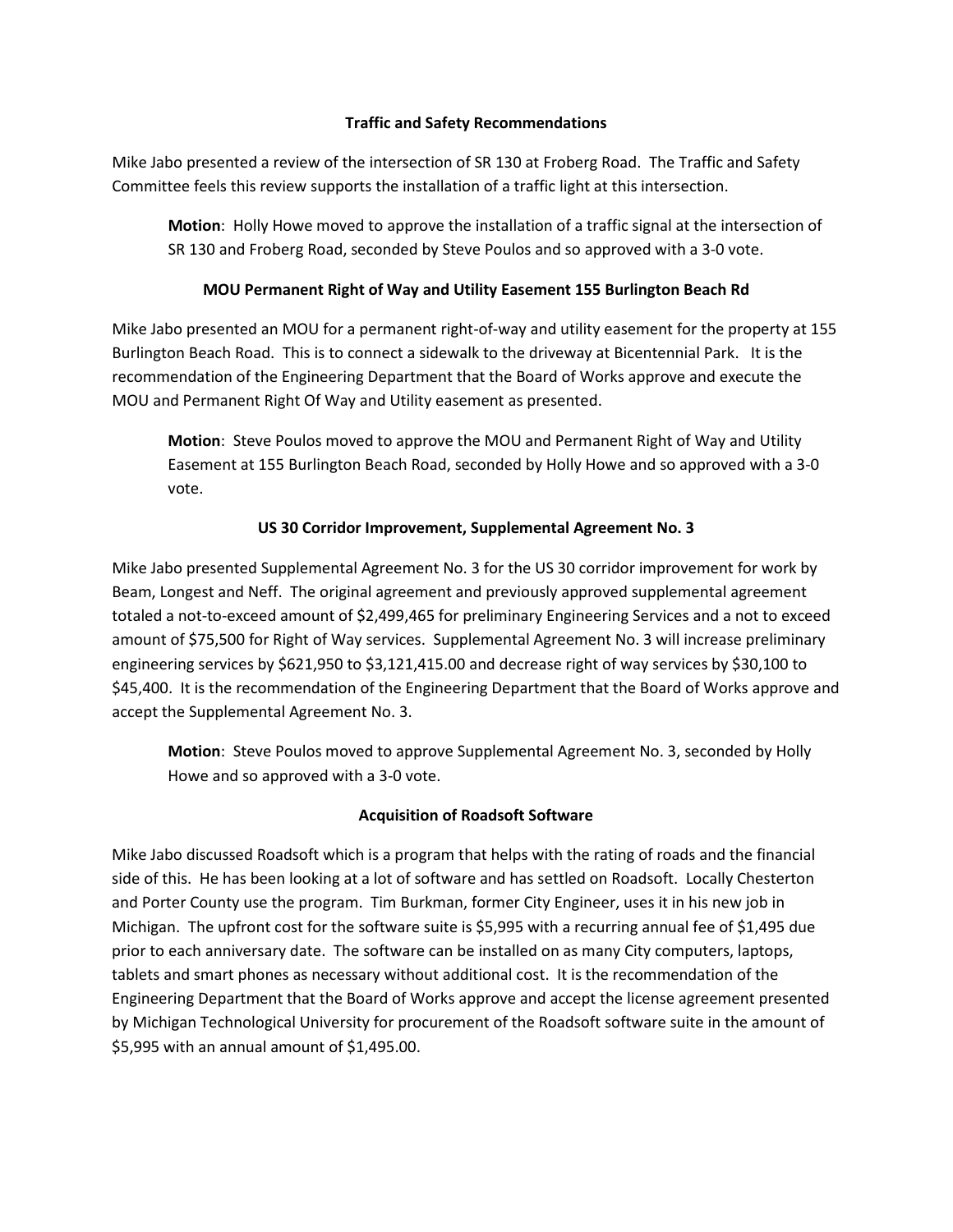**Motion**: Holly Howe moved to approve and accept the license agreement presented by Michigan Technological University for procurement of the Roadsoft software suite in the amount of \$5,995 with an annual amount of \$1,495.00, seconded by Steve Poulos and so approved with a 3-0 vote.

## **Eminent Domain Proceedings as to Real Property**

Attorney Patrick Lyp advised he is meeting with the property owner early next week. Hopefully this matter can be resolved without legal proceedings.

# **MOU with Recycling and Waste Reduction of Porter County Board**

Steve Poulos presented a MOU with Recycling and Waste Reduction of Porter County. This is a yearly agreement.

**Motion**: Holly Howe moved to approve the MOU with Porter County Board of Recycling and Waste Reduction, seconded by Steve Poulos and so approved with a 3-0 vote.

# **Professional Services**

Mike Jessen presented an updated contract with Kim Radiger for communication services throughout the City. The previous contract was for 20 hours a week. That is being changed to 25 hours per week. The agreement is being extended through December 2022.

**Motion**: Holly Howe moved to approve the professional services contract with Kim Radiger as presented, seconded by Steve Poulos and so approved with a 3-0 vote.

# **Community Care Network Services Agreement**

Mike Jessen explained this is the contract that allows employees to go to two different urgent care facilities through the St. Mary's network. The cost per visit will remain at \$90 per visit for 2022 and in 2023 the cost will be an adjustment from \$90 to \$93 per visit.

**Motion**: Holly Howe moved to approve the contract with Community Care Network for urgent care facilities, seconded by Steve Poulos and so approved with a 3-0 vote.

# **Telamon Enterprise Ventures LLC Professional Agreement**

Steve Poulos explained solar has been looked at by the City over the last ten years. Since 2018 the technology has changed. The estimated capital expenditure to the Civil City would be \$385,392 and to the VCU \$357,756. The immediate rate of return for all projects is 13.8% with a payback of 8.2 years. Total savings over the life of the solar panels is \$4.6 million dollars. The savings does not reflect net metering credits from NIPSCO. Bruce Telamon of Telamon Enterprise Ventures was present.

**Motion**: Holly Howe moved to approve the Engineering Contract with Telamon Enterprise, seconded by Steve Poulos and so approved with a 3-0 vote.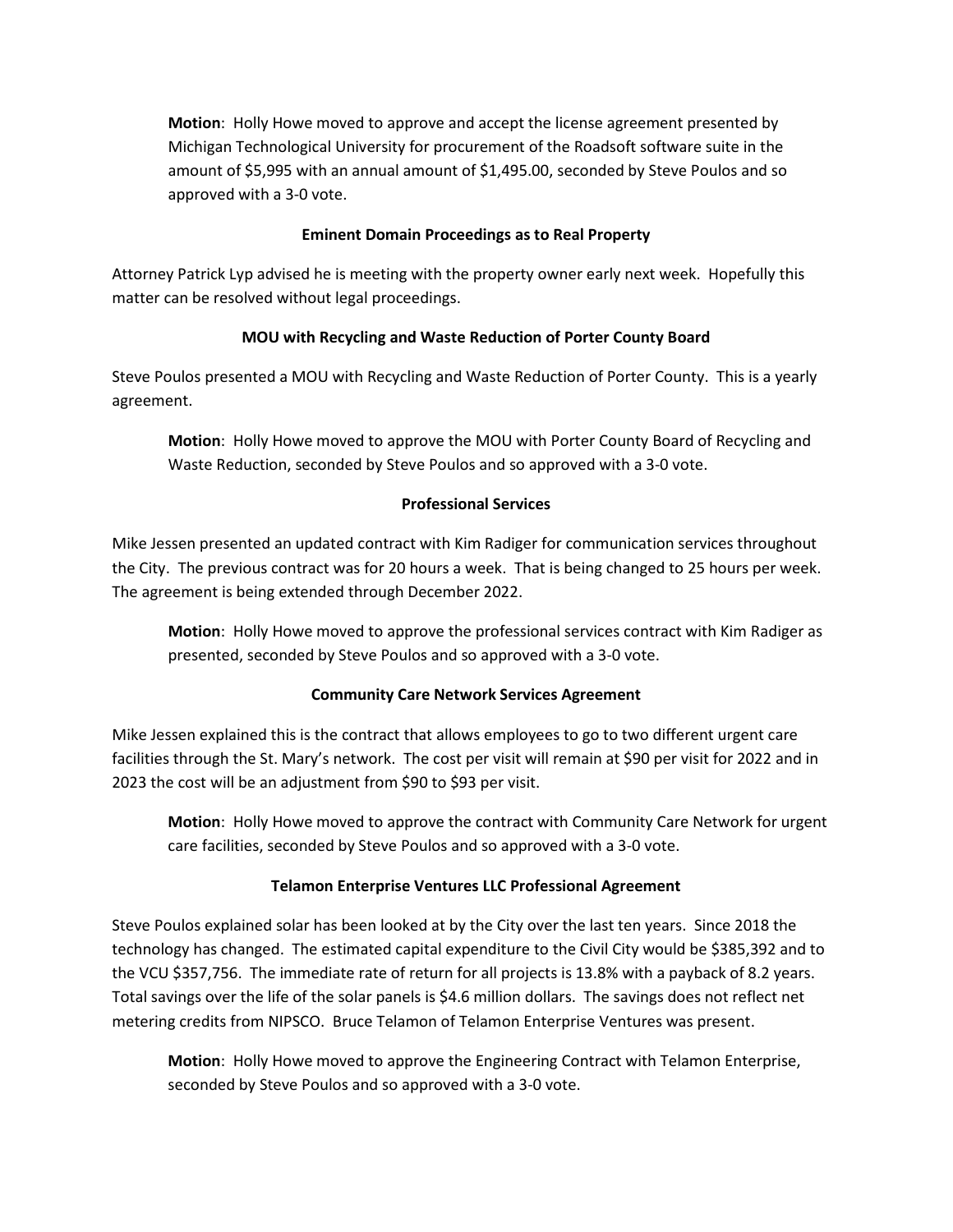## **Property Maintenance/Rental Housing Code Violation Matters**

Vicki Thrasher updated three cases:

57 South Street – New owner. Recommendation is to dismiss and work with new owner.

1307 Calumet - The owner is trying to sell the property. Recommendation is to continue to December 10<sup>th</sup> meeting.

703 Jefferson – There is a possible new owner. Recommendation is to continue to the December 10th meeting.

**Motion**: Steve Poulos moved to approve the recommendations as presented by Vicki Thrasher, seconded by Holly Howe and so approved with a 3-0 vote.

### **Temporary MOU with Beer Peddler**

Beth Shrader presented an MOU with Beer Peddler who is proposing to start a multi-passenger pub crawl. The MOU contains a route, expectations of passengers, and maintenance. This will be in place until the City sees it necessary to implement a registration. This has been reviewed by the Engineer office and the Police Department. There is no consumption on the vehicle. The crawler is reserved by a customer for a time period.

**Motion**: Holly Howe moved to approve an MOU with Beer Peddler, seconded by Steve Poulos and so approved with a 3-0 vote.

### **Road Closures**

- Race the Region Resolution Run 5K, January 1, 2022 10:00 a.m. until noon.
- Valpo Events Holiday Express Train, Saturday, December 4, 2021 3:00 to 6:00

**Motion**: Steve Poulos moved to approve road closures as presented, seconded by Holly Howe and so approved with a 3-0 vote.

### **Emergency Hiring**

Chief Balon is before the Board to get approval of an emergency hire policy. He is asking for suspension of the hiring process for certified officers. There are six openings. A non-certified officer will have to go through the academy which will take a year.

**Motion**: Steve Poulos moved to approve emergency hiring procedure, seconded by Holly Howe and so approved with a 3-0 vote.

## **Final Plat O'Reilly Subdivision**

Beth Shrader presented the final plat for the O'Reilly three-lot subdivision. This has been reviewed by all departments and the Plat Committee. It is the recommendation of the Plan Department to approve.